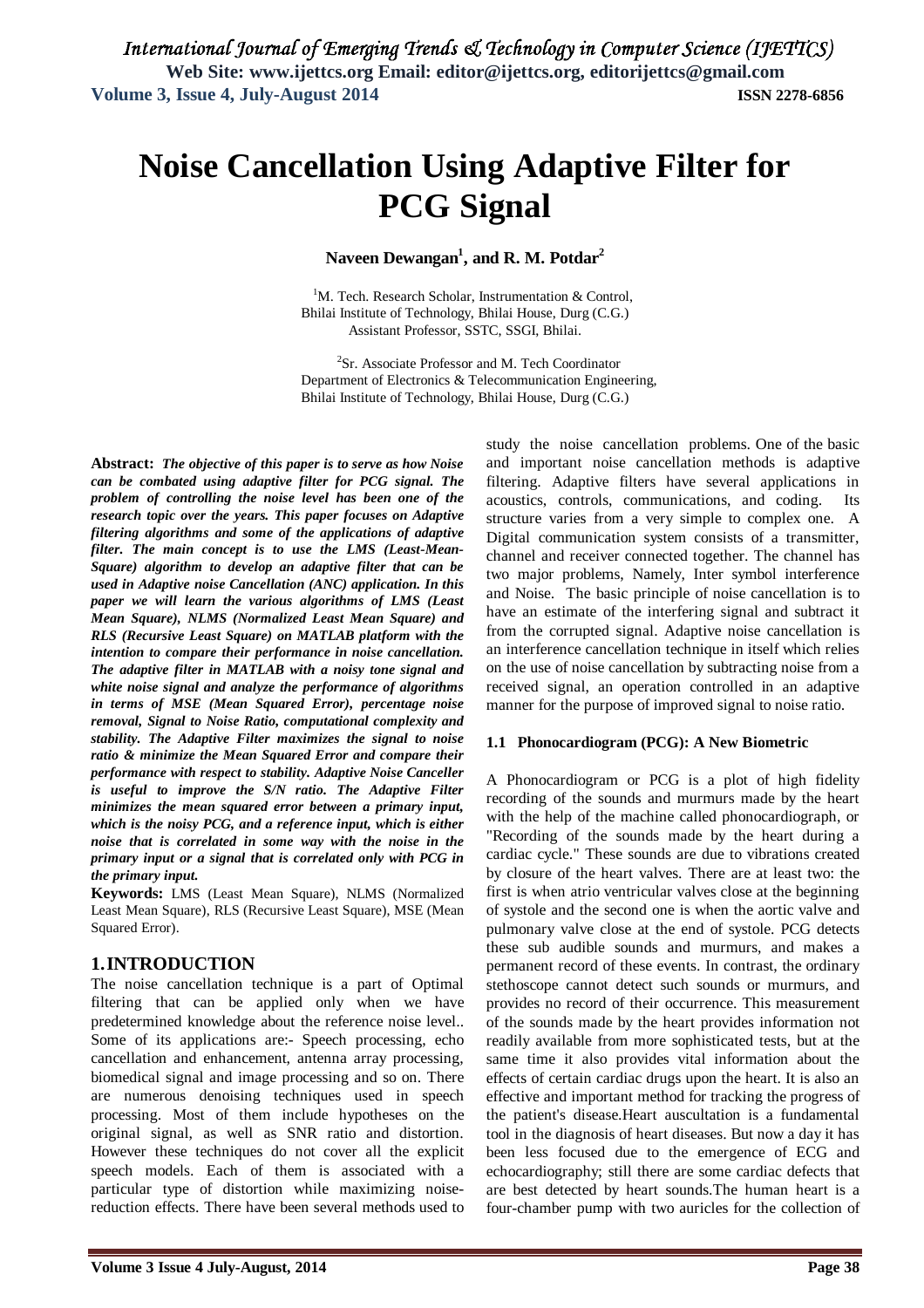blood from the veins and two ventricles for pumping out the blood to the arteries. The mechanical functionality of the cardiovascular system is governed by an electrical signal originated in specialized pacemaker cells in the right atrium (the sino-atria node), and is propagated through the atria to the AV-node (a delay junction) and to the ventricles. The periodic beating of the heart is due to complex interaction among pressure gradients, the dynamics of blood flow, and the compliance of cardiac chambers and blood vessels.The flow of blood is controlled by two sets of valves control: the AV-valves (mitral and tricuspid) between the atria and the ventricles, and the semilunar valves (aortic and pulmonary) between the ventricles and the arteries. These mechanical processes results in vibrations and acoustic signals that can be recorded over the chest wall. The cardiac cycle events are demonstrated in Figure1.1



**Figure 1.1**: The cardiac cycle, (a) Ventricular Pressure, (b) Ventricular volume, (c) ECG trace,(d) PCG signal

The cardiac cycle consists of two periods, systole and diastole respectively. Both are periods of relatively high activity, alternating with comparatively long intervals of low activity. The major audible components of the PCG are short beats which are recognized as the primary components (S1, S2, S3, and S4). The other classes of sounds are murmurs, clicks, and snaps. However, the two major audible sounds in a normal cardiac cycle are the first and second heart sound, S1 and S2 as depicted in Figure 1.2.



**Figure1.2**: Different components of a normal PCG signal

S1: occurs at the onset of the ventricular contraction during the closure of the AV valves. It contains a series of low-frequency vibrations, and is usually the longest and loudest component of the PCG signal. The audible subcomponents of S1 are those associated with the closure of each of the two AV-valves. S1 lasts for an average period of  $100\text{ms} - 200\text{ms}$  and its frequency components lie in the range of  $25\text{Hz} - 45\text{Hz}$ . It is usually a single component, but may be prominently split with some pathology.S2: is heard at the end of the ventricular systole, during the closure of the semilunar valves. S2 lasts about 0.12s, with a frequency of 50Hz which is typically higher than S1 in terms of frequency content and shorter in terms of

duration. It has aortic and pulmonary sub-components: A2 and P2 corresponding to the aortic part and pulmonary part respectively. Usually A2 and P2 are closed together, but a split S2 can occur if A2 and P2 are just far enough apart that they can be heard as two beats within S2.S3: is the third low-frequency sound that may be heard at the beginning of the diastole, during the rapid filling of the ventricles. Its occurrence can be normal in young people (less than 35 years of age).S4: is the fourth heart sound that may occur in late diastole during atrial contraction shortly before S1. It is always considered as an abnormality within the cardiac cycle.Click and Snaps: are associated with valves opening and indicate abnormalities and heart defects. Opening snaps of the mitral valve or ejection sound of the blood in the aorta may be heard in case of valve disease (stenosis, regurgitation). The most common click is a systolic ejection click, which occurs shortly after S1 with the opening of the semilunar valves. The opening snap when present, occurs shortly after S2 with the opening of the mitral and tricuspid valves.Murmurs: Is high-frequency, noise-like sounds that are heard between the two major heart sounds during systole or diastole. They are caused by turbulence in the blood flow through narrow cardiac valves or reflow through the atrio ventricular valves due to congenital or acquired defects. They can be innocent, but at times also indicate certain cardiovascular defects.Pathologies of the cardiovascular system occur due to different etiologies, e.g. congenital heart valve defects, stenotic valve, and regurgitated valve. These pathologies affect the normal sounds with respect to intensity, frequency content, and timing of components (splitting).



**Figure 1.3**: Four auscultation cites

In a medical context the heart sound signal is collected from four main regions on the chest wall as demonstrated in Figure 4.3. The aortic (A), between the second and third intercostal spaces at the right sternal border; mitral (M), near the apex of the heart between the fifth and sixth intercostal spaces in the mid-clavicular line; pulmonic (P), between the second and third intercostal spaces at the left sternal border; and tricuspid (T), between the third, fourth, fifth, and sixth intercostals space at the left sternal border.However, presence of noise in recording the PCG signals is a major problem which is inevitable in practice. The noise contained in the PCG is introduced by a variety of sources such as ambient noise (e.g. background noise and stomach rumbling), respiratory sounds, thoracic muscular noise, peristaltic intestine noise, fetal breath sounds (if the subject is pregnant), non-optimal recording sites, weak sounds (obese patients), and so on.

#### **1.2 Adaptive Filter**

#### **1.2.1 Concept of Adaptive Filter**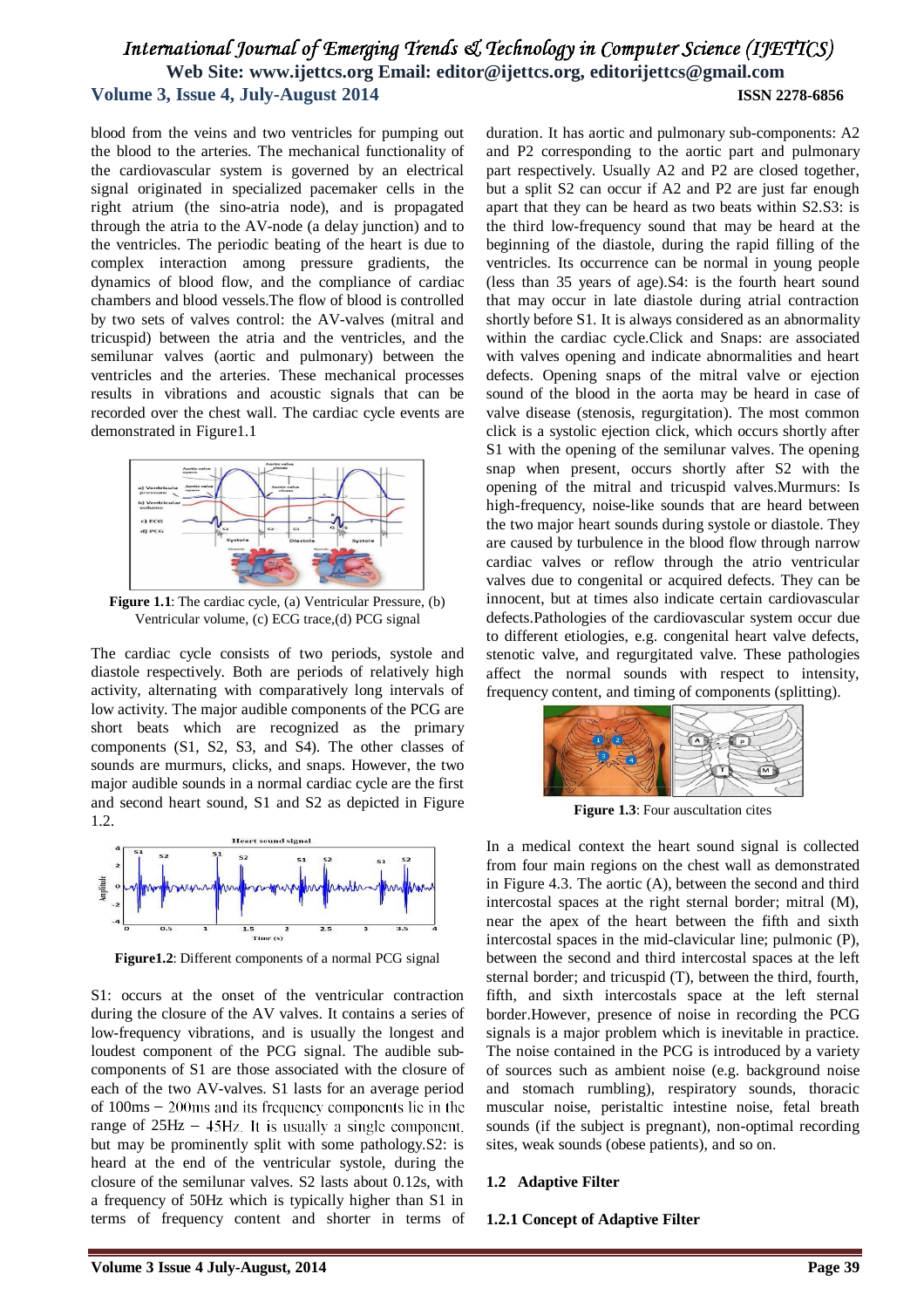The first work in Adaptive Noise Cancelling was done by two scientists Howells and Applebaum and their colleagues at General Electrical Company. They designed a system for antenna side lobe cancelling that used a reference input derived from an auxiliary antenna and a basic two-weight adaptive filter1. An adaptive filter is a system with a linear filter that has a transfer function controlled by variable parameters and a means to adjust those parameters according to an optimization algorithm. Because of the complex nature of the optimization algorithms, most adaptive filters are digital filters. Adaptive filters are required for some applications because some parameters of the desired processing operation are not known in advance or are changing continuously. The closed loop adaptive filter uses feedback in the form of an error signal to refine its transfer function.The first adaptive noise cancelling system was designed at Stanford University and built in 1965. And its purpose was to cancel 60 Hz interference at the output of an electrocardiographic amplifier and recorder1 .The basic concept of Adaptive noise cancelling is shown in figure.



**Fig1**: Adaptive Noise Canceller

- $s(n)$  Source signal
- $d(n)$  Primary signal
- $No(n)$  Noise signal
- $N1(n)$  Noise reference input
- y(n) Output of Adaptive Filter
- $e(n)$  System Output Signal

#### **1.2.2 Adaptive Filtering**

The main of an adaptive filter in noise cancellation is to remove the noise from a signal adaptively to increase signal to noise(SNR) ratio and finally to improve the quality of signal.A signal s(n) is transmitted through a channel to a sensor and also receives noise No(n) uncorrelated with the signal. The combined signal and noise  $(s(n) + No(n))$  form the primary input to the canceller. Now a second sensor receives a noise  $N1(n)$ uncorrelated with the signal but correlated in some unknown way with the noise  $No(n)$ . Now this sensor provides the reference input to the canceller. The noise  $N1(n)$  is filtered to produce an output  $y(n)$  that is in resemblance(not exactly) with No(n). This output is subtracted from the primary input  $[s(n) + No(n)]$  to produce the output of the system.e(n) =  $s(n) + No(n)$  – y(n)The reference input is processed by an adaptive filter, an adaptive filter is a system with a linear filter that has a transfer function controlled by variable parameters and a means to adjust those parameters according to an optimization algorithm. The adaptive filter automatically adjusts its own parameters through an algorithm and responds to an error signal, which depends on the filter's output. In noise cancellation using adaptive filter its objective to produce an error signal that is fit in the least square sense to the signal  $s(n)$ . This is achieved by feeding back the system output to the adaptive filter using an LMS algorithm to minimize the error signal until it reaches the value  $(e(n) = s(n))$ . Assume that the  $s(n)$  is the signal which is to be transmitted. No(n),  $N1(n)$ , and  $y(n)$  are statistically stationary signal. Let assume that s(n) is uncorrelated with  $No(n)$  and  $N1(n)$ , and  $N1(n)$  is correlated with  $No(n)$ . The output  $e(n)$  is given by

$$
e(n) = s(n) + No(n) - y(n) \qquad \qquad \dots \dots \dots \dots (1)
$$

Taking square both sides,

e2(n) = {s(n) + No(n) – y(n)}2 e2(n) = s2(n) + {No(n) – y(n)}2 +2 s(n){No(n) – y(n)} ..………….(2)

Taking the expected value both sides, we get

$$
E[e2(n)] = E[s2(n)] + E[{No(n) – y(n)}2] + 2E[s(n){No(n) – y(n)}]
$$
.................(3)

Realizing that  $s(n)$  is uncorrelated with  $No(n)$  and  $N1(n)$ and with y(n), then

$$
E[e2(n)] = E[s2(n)] + E[{No(n) - y(n)}2] \dots (4)
$$

The signal power  $E[s2(n)]$  will be unaffected as the filter is adjusted to minimize  $E[e2(n)]$ . The minimum output power will be given by

min  $E[e2(n)] = E[s2(n)] + min E[{No(n) - y(n)}2]$ 

$$
\ldots \ldots \ldots \ldots \ldots (5)
$$

When the filter is adjusted so that  $E[e2(n)]$  is minimized,  $E[{No(n) - y(n)}2]$  is also minimized. When  $E[{No(n)$  $y(n)$ [2] is minimized then E[{e(n) – s(n)}2] is also minimized, and hence

[e(n) - s(n)] – y(n)] …………… (6)

Here, The output  $e(n)$  will contain the signal  $s(n)$  and noise. From (1), the output noise is given by  $[$  No(n) – y(n)]. Since minimizing  $E[e2(n)]$  minimizes  $E[{No(n) -}$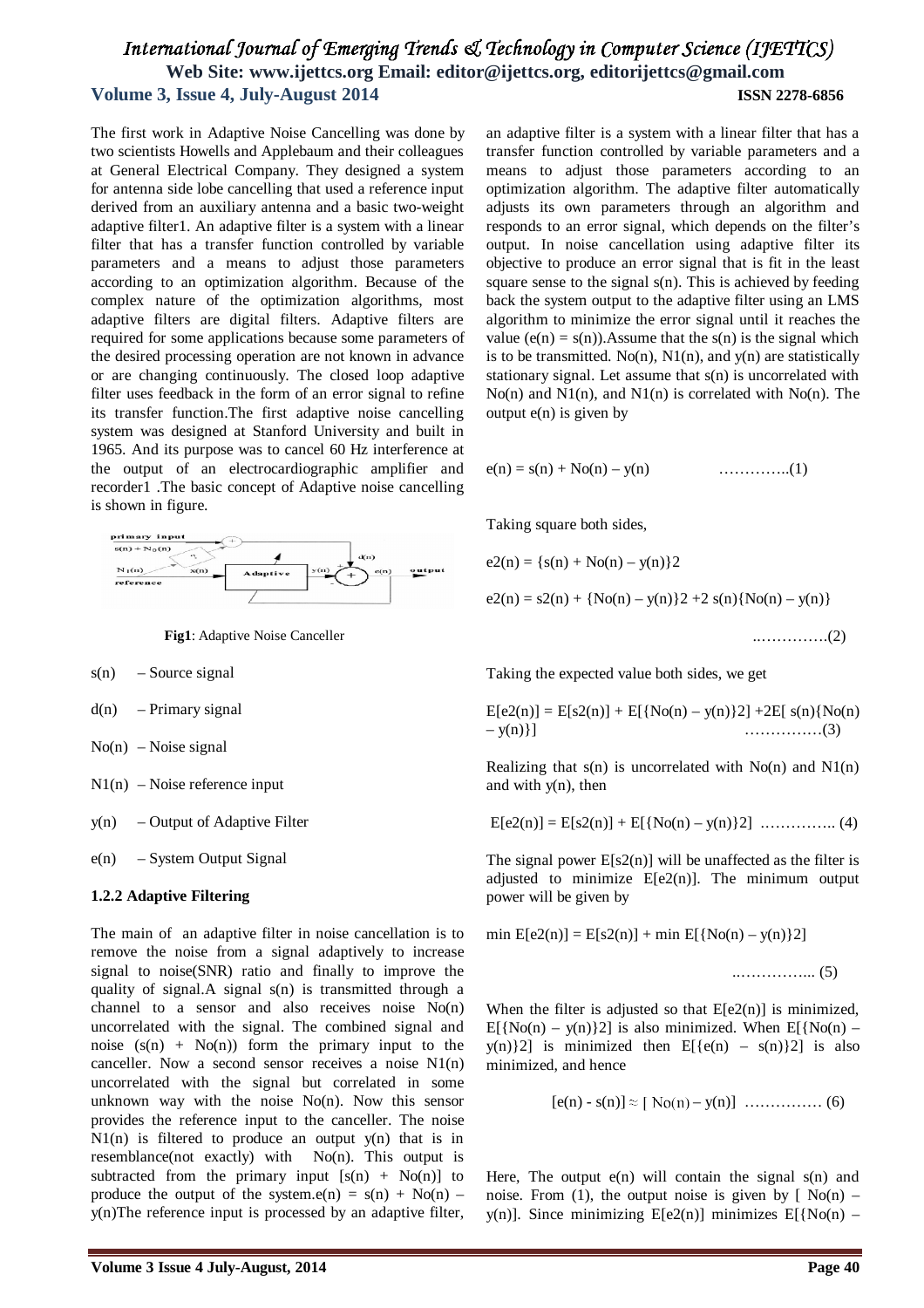$y(n)$ ? [2], and since the signal in the output remains constant, minimizing the total output power maximizes the output signal-to-noise ratio. From (3), it seems that the smallest possible output power is  $E[e2(n)] = E[s2(n)]$  and that will lead to  $E[{No(n) - y(n)}2] \approx 0$ . Therefore

 $y(n) = No(n)$ , and  $e(n) = s(n)$ 

Hence minimizing output power causes the output signal to be noise free.

#### **2. Methodology**

The idea behind a closed loop adaptive filter is that a variable filter is adjusted until the error (the difference between the filter output and the desired signal) is minimized. The Least Mean Squares (LMS) filter, Normalized Least Mean Square (NLMS) filter and the Recursive Least Squares (RLS) filter are types of adaptive filter. All adaptive algorithms LMS has probably become the most popular for its robustness, good tracking capabilities.

#### **2.1 LMS algorithm**:

An adaptive filter is a computational device that iteratively models the relationship between the input and output signals of a filter. An adaptive filter self-adjusts the filter coefficients according to an adaptive algorithm. Figure 1 shows the diagram of a typical adaptive filter.The LMS is one of the simplest algorithms used in the adaptive structures due to the fact that it uses the error signal to calculate the filter coefficients. The output y(n) of FIR filter structure can be obtain from Eq.

$$
y(n) = \sum_{m=0}^{N-1} w(m) x(n-m) \quad \dots \dots \dots \dots (1)
$$

Where n is no. of iteration

The error signal is calculated by Eq. (2)  $e(n) = d(n)$ -y(n)

……………(2)

The filter weights are updated from the error signal  $e(n)$ and input signal  $x(n)$  as in Eq. (3).

$$
w(n+1) = w(n) + \mu e(n) \times (n) \dots \dots \dots \dots \dots (3)
$$

Where:  $w(n)$  is the current weight value vector,  $w(n+1)$  is the next weight value vector,  $x(n)$  is the input signal vector,  $e(n)$  is the filter error vector and  $\mu$  is the convergence factor which determine the filter convergence speed and overall behavior.



y(n) – Output of Adaptive Filter

e(n) – System Output Signal

#### **2.2 NLMS Algorithm:**

In the standard LMS algorithm, when the convergence factor  $\mu$  is large, the algorithm experiences a gradient noise amplification problem. In order to solve this difficulty, we can use the NLMS (Normalized Least Mean Square) algorithm. The correction applied to the weight vector  $w(n)$  at iteration  $n+1$  is "normalized" with respect to the squared Euclidian norm of the input vector  $x(n)$  at iteration n. We may view the NLMS algorithm as a timevarying step-size algorithm, calculating the convergence factor  $\mu$  as in Eq. (4)[7].

µ (n) = ……………(4)

Where:  $\alpha$  is the NLMS adaption constant, which optimize the convergence rate of the algorithm and should satisfy the condition  $0<\alpha<2$ , and c is the constant term for normalization and is always less than 1. The Filter weights are updated by the Eq. (5).  $w(n+1) = w(n) + \frac{\alpha}{\sigma + (x(n))^2}$  $e(n) \mathbf{x}(n)$ 

.…………..(5)

#### **2.3 RLS Algorithm:**

The RLS algorithms are known for their excellent performance when working in time varying environments but at the cost of an increased computational complexity and some stability problems. In this algorithm the filter tap weight vector is updated using Eq. (6) [8].

$$
w(n) = \overline{w}^T(n-1) + k(n)\overline{e}_{n-1}(n) \qquad \qquad \ldots \ldots \ldots \ldots (6)
$$

Eq. (7) and (8) are intermediate gain vector used to compute tap weights.

$$
k(n) = u(n) / [\lambda + x^* (n) u(n)] \quad \ldots \ldots \ldots \ldots (7)
$$

u(n) = (n-1) (n) .…………(8)

Where:  $\lambda$  is a small positive constant very close to, but smaller than 1.

The filter output is calculated using the filter tap weights of previous iteration and the current input vector as in Eq. (9).

$$
\bar{y}_{n-1}(n) = \overline{w}^{T}(n-1) x (n) \quad \dots \dots \dots \dots (9)
$$
  

$$
\bar{e}_{n-1}(n) = d(n) - \bar{y}_{n-1}(n) \quad \dots \dots \dots \dots (10)
$$

In the RLS Algorithm the estimate of previous samples of output signal, error signal and filter weight is required that leads to higher memory requirements.

### **3.Conclusion**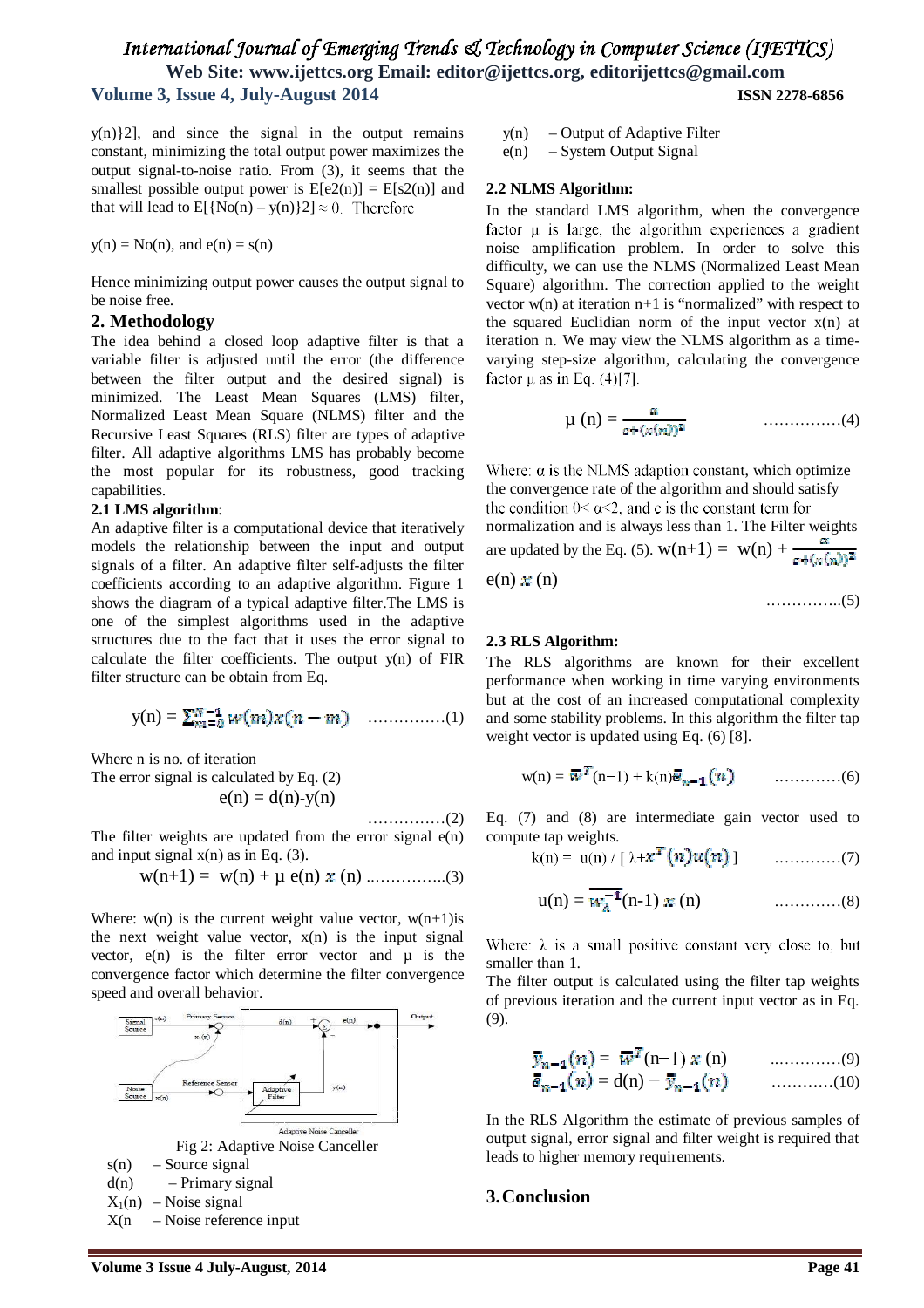and compared. The basic adaptive algorithms which widely used for performing weight updating of an adaptive filter are: the LMS (Least Mean Square), NLMS (Normalized Least Mean Square) and the RLS (Recursive Least Square) algorithm. Among all adaptive algorithms robustness, good tracking capabilities and simplicity in stationary environment. RLS is best for non-stationary environment with high convergence speed but at the cost of higher complexity.

Advantages & disadvantages of LMS algorithm:

- (1) Simplicity in implementation
- (2) Stable and robust performance against different s
- (3) slow convergence (due to Eigen value spread)

#### **4.References:**

- **[1]**B. Widrow, J. Glover, JR., John McCool, John Kaunitz, Charles Williams, Robert Hearn, James Ziedler, Eugene Dong, JR. and Robert Goodlin, " Adaptive Noise Cancelling: Principles and Applications". Proceedings of the IEEE, VOL.63, NO.12 December 1975.
- **[2]**Mohamed A. Abdulmagid\*, Dean J. Krusienski, Siddharth Pal, and William K. Jenkins#, "PRINCIPLES OF ADAPTIVE NOISE CANCELING" Department of Electrical & Computer Engineering, The Pennsylvania State University, University Park, PA 16802.
- **[3]**Simon Haykin, "Adaptive Filter Theory", Prentice Hall, 4<sup>th</sup> edition.
- **[4]**Ying He,et. al."The Applications and Simulation of Adaptive Filter in Noise Canceling", 2008 Software Engineering, 2008, Vol.4, Page(s):  $1 - 4$ .
- **[5]**Yuu-Seng Lau, Zahir M. Hussian and Richard Harris, "Performance of Adaptive Filtering Algorithms: A Com Study", Australian Telecommunications, Networks and Applications Conference (ATNAC), Melbourne, 2003
- **[6]**E. Eweda, "Analysis and design of a signed regressor LMS algorithm for stationary and non stationary adaptive filterinh with correlated Gaussian data," IEEE Transations on Circuits and Systems, Vol. 37, No.11, pp.1367-1374, 1990.
- **[7]**S. Koike, "Analysis of adaptive filters using normalized signed regressor LMS algorithm," IEEE Trans. Signal Process., vol. 47, no. 10,
- **[8]**Glenn E, Johnson, Robert A Murir, Joseph N. Scanlan, William M. steedly" Practical Comparison of Adaptive filter Algorithm " The Analytic Science Corporation (TASC), PP-5259-263, (1998).
- **[9]**Cao Yali, "The Application of LMS Algorithm in Adaptive Filter", Chinese Journal of Scientific Instrument, vol. 23, pp.54-60, May (2005).
- **[10]**Farhang-Boroujeny, B., "Adaptive Filters- Theory and applications", John Wiley and Sons, Chichester, UK, 1998.
- In this work, different Adaptive algorithms were analyzed **[11]**Ondracka J., Oravec R., Kadlec J.,Cocherová E., "Simulation Of RLS And LMS Algorithms For Adaptive Noise Cancellation In MATLAB, Department Of Radio electronics FEI STU Bratislava, Slovak Republic UTLA, CAS Praha, Czech Republic.
- LMS has probably become the most popular for its **[12]**Soni Changlani & M.K.Gupta, "Simulation of LMS Noise Canceller Using Simulink", International Journal On Emerging Technologies, 2011, ISSN : 0975-8364, pp 50-52.
	- **[13]**Ying He, Hong He, LiLi, YiWu and Hongyan Pan"The Applications and Simulation of Adaptive Filter in Noise Cancelling." International conference on computer Science and Software Engineering-2008.
	- **[14]**Raj Kumar Thenu & S.K. Agarwal , "Hardware Implementation Of Adaptive Algorithms for Noise Cancellation", International Conference On Network Communication And Computer, 2011, pp 553-557.
	- **[15]**Raj Kumar Thenu & S.K. Agarwal , "Simulation and Performance Analysis Of Adaptive Filter In Noise Cancellation", International Journal of Engineering science And Technology, Vol. 2(9), 2010, pp4373-4378.
	- Changlani & Dr. M. K .Gupta, "The applications And Simulation of Adaptive Filter In Speech Enhancement", International Journal of Computer Engineering And ArchetectureVol. 1,No. 1, June 2011, pp95-101.
	- **[17]**Ferdouse L., Akhter N., Nipa T. H and Jaigirdar F. T., 'Simulation and Performance Analysis of Adaptive Filtering Algorithms in Noise Cancellation', IJCSI International Journal of Computer Science Issues, Vol. 8, Issue 1, January 2011.
	- International Conference on Computer Science and [18]Lau Y. S., Hossain Z. M., and Harris R., "Performance of Adaptive Filtering Algorithms: A Comparative Study", Proceedings of the Australian Telecommunications, Networks and Applications Conference (ATNAC), Melbourne, 2003.
		- **[19]**V.R.Vijaykumar, P.T.Vanathi & P. Kangasapabathy, "Modified Adaptive Filtering Algorithm For Noise Cancellation In Speech signals", Electronics And Electrical Engineering, Elektronika IR Elektrotechnika,ISSN1392-1215,No. 2(74),2007,pp17- 20.

## **AUTHOR**



**Naveen Dewangan** is currently working as an Assistant Professor in Shri Shankaracharya Group of Institutions

(Technical Campus) Bhilai, India. He obtained his B. E. (Electronics & Telecommunication) from R.C.E.T. Bhilai, & pursuing M. Tech. in Instrumentation & Control from Bhilai Institute of Technology, Bhilai house, Durg, C. G.



**R. M. Potdar** is currently working as an Sr. Associate Professor & M. tech Coordinator in Department of Electronics and Telecommunication Engineering in Bhilai